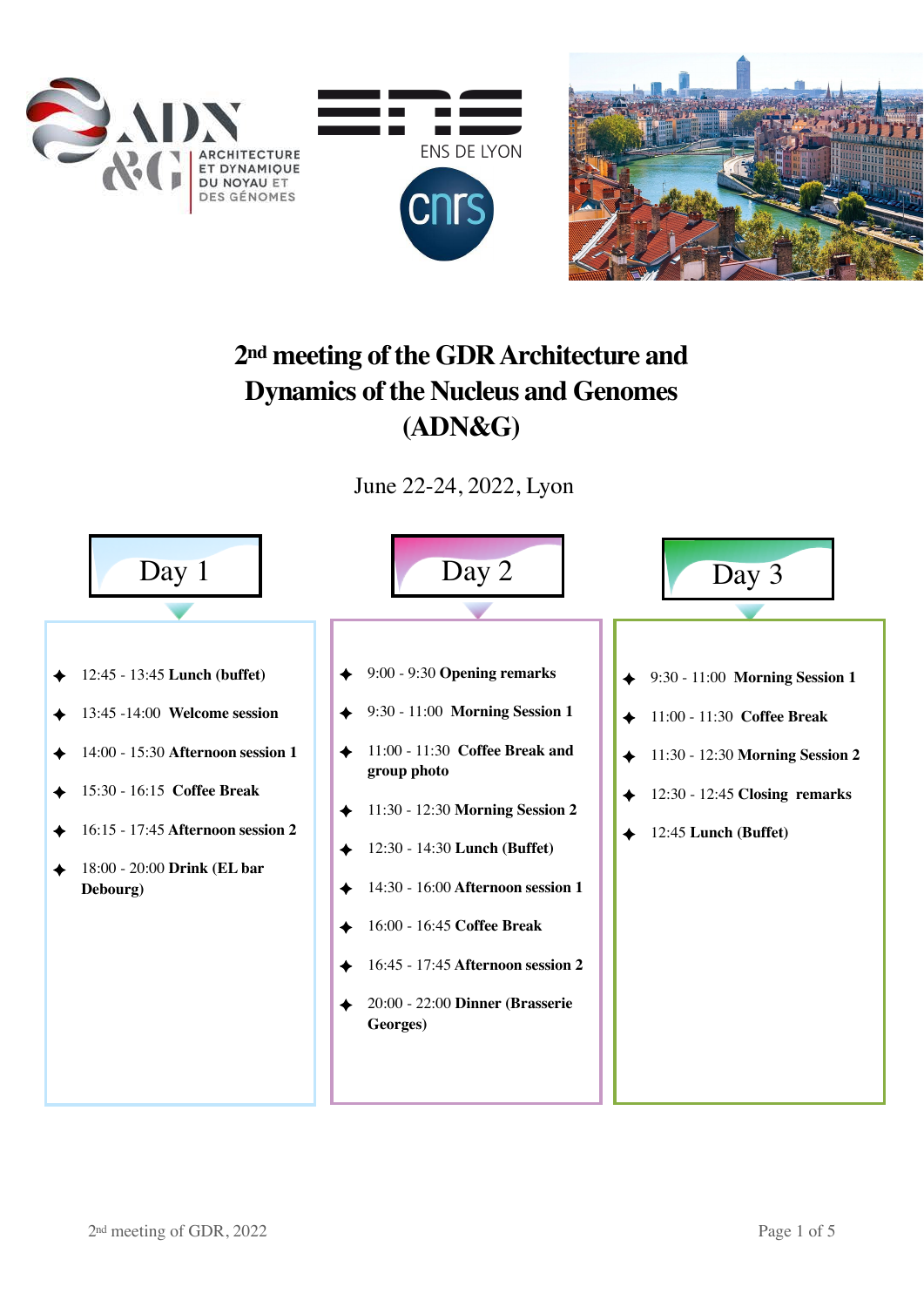

| Day 1: Wednesday June 22, 2022 |                                                                                                                        | <b>Affiliation</b>                        |
|--------------------------------|------------------------------------------------------------------------------------------------------------------------|-------------------------------------------|
| $12:45 - 13:45$                | ** Lunch (buffet) **                                                                                                   |                                           |
| $13:45 - 14:00$                | <b>Welcome session</b><br><b>Cedric Vaillant</b><br><b>Elham Ghobadpour</b>                                            |                                           |
| <b>Afternoon session 1</b>     |                                                                                                                        |                                           |
| $14:00 - 14:30$                | Aurèle Piazza: Role of spatial chromatin<br>organization in recombinational DNA repair and<br>genomic instability      | LBMC, Lyon                                |
| $14:30 - 15:00$                | <b>Ivan Junier:</b> A minimal in vivo model to quantify<br>the interplay between transcription and DNA<br>supercoiling | <b>TIMC</b> Grenoble                      |
| $15:00 - 15:30$                | <b>Hossein Salari:</b> Transcription-dependent genome Laboratoire de Physique<br>folding                               | de l'ENS, Lyon                            |
| $15:30 - 16:15$                | ** Coffee Break **                                                                                                     |                                           |
| <b>Afternoon session 2</b>     |                                                                                                                        |                                           |
| $16:15 - 14:45$                | <b>Fabian Erdel:</b> Strategies to detect phase<br>separation in cells                                                 | CBI, Toulouse                             |
| $14:45 - 17:15$                | Hungyo Kharerin: Kinetic modeling of<br>nucleosome dynamics on a chromatin fibre                                       | Laboratoire de Physique<br>de l'ENS, Lyon |
| $17:15 - 17:45$                | Jiachuan Bai: TBA                                                                                                      | <b>Institut Pasteur, Paris</b>            |
| $18:00 - 20:00$                | ** Drinks **<br>"El bar Debourg", 239 Rue Marcel Mérieux,<br>69007 Lyon                                                |                                           |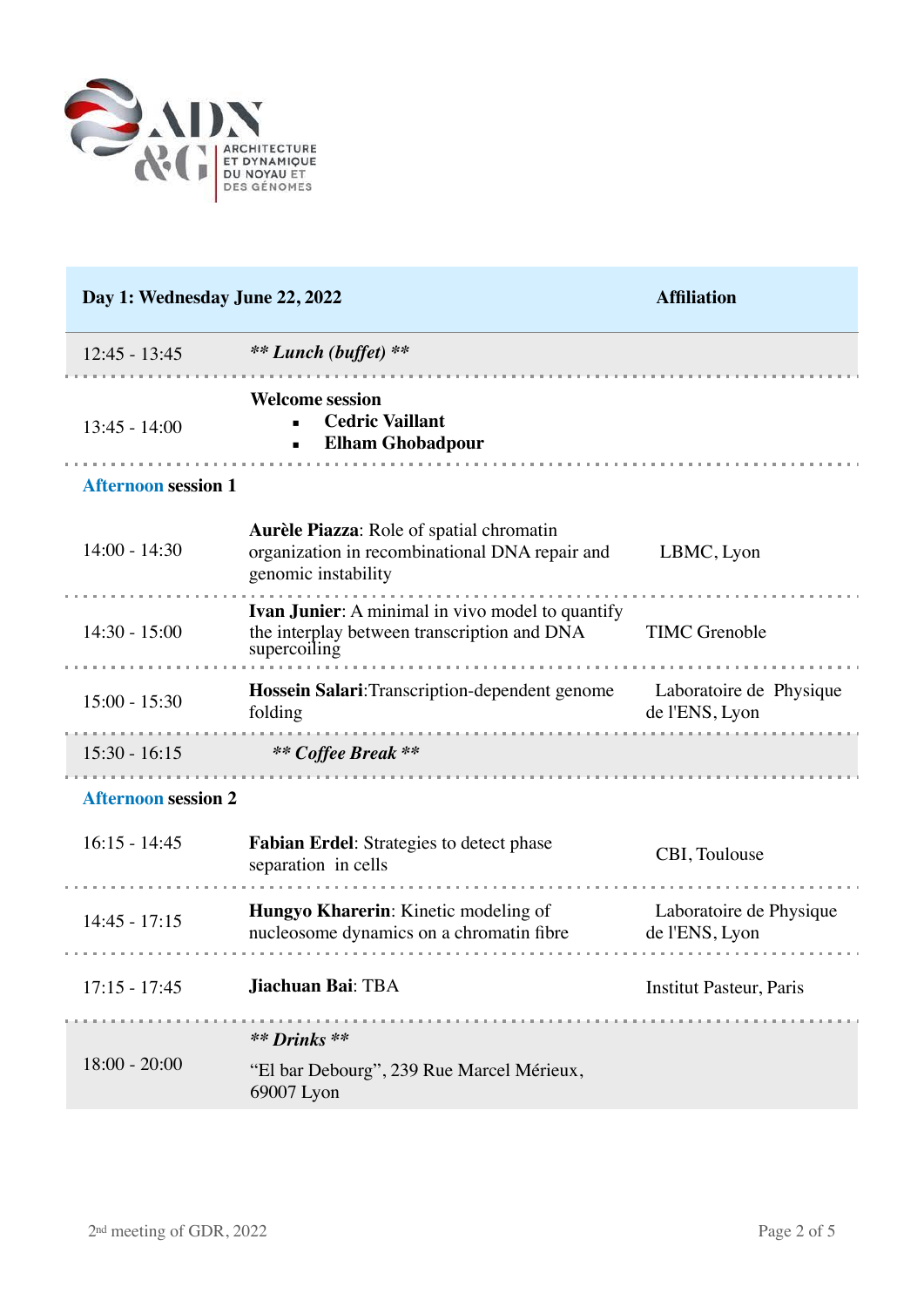

| Day 2: Thursday June 23, 2022 |                                                                                                                                                          | <b>Affiliation</b> |  |
|-------------------------------|----------------------------------------------------------------------------------------------------------------------------------------------------------|--------------------|--|
| $9:00 - 9:30$                 | <b>Opening Remarks</b>                                                                                                                                   |                    |  |
| <b>Morning session 1</b>      |                                                                                                                                                          |                    |  |
| $9:30 - 10:00$                | <b>Marc Joyeux:</b> Coarse-grained modelling of the<br>bacterial nucleoid                                                                                | LIPHY, Grenoble    |  |
| $10:00 - 10:30$               | Angelo Rosa: Bayesian inference on a 3D<br>polymer model for epigenetic data                                                                             | SISSA, Trieste     |  |
| $10:30 - 11:00$               | Daniel Jost: 3DGenBench: A web-server to<br>benchmark computational models for 3D<br>genomics                                                            | LBMC, Lyon         |  |
| $11:00 - 11:30$               | ** Group Photo and Coffee Break **                                                                                                                       |                    |  |
| <b>Morning session 2</b>      |                                                                                                                                                          |                    |  |
| $11:30 - 12:00$               | Mikhail Eltsov: Cryo-electron tomography and<br>deep learning based image denoising reveal<br>chromatin landscape at the nanometer resolution<br>in situ | IGBMC, Strasbourg  |  |
| $12:00 - 12:30$               | Pascal Bernard: Interplays between<br>nucleosomes, the histone chaperone FACT and<br>condensin shape mitotic chromosomes                                 | LBMC, Lyon         |  |
| $12:30 - 14:30$               | ** Lunch (buffet)**                                                                                                                                      |                    |  |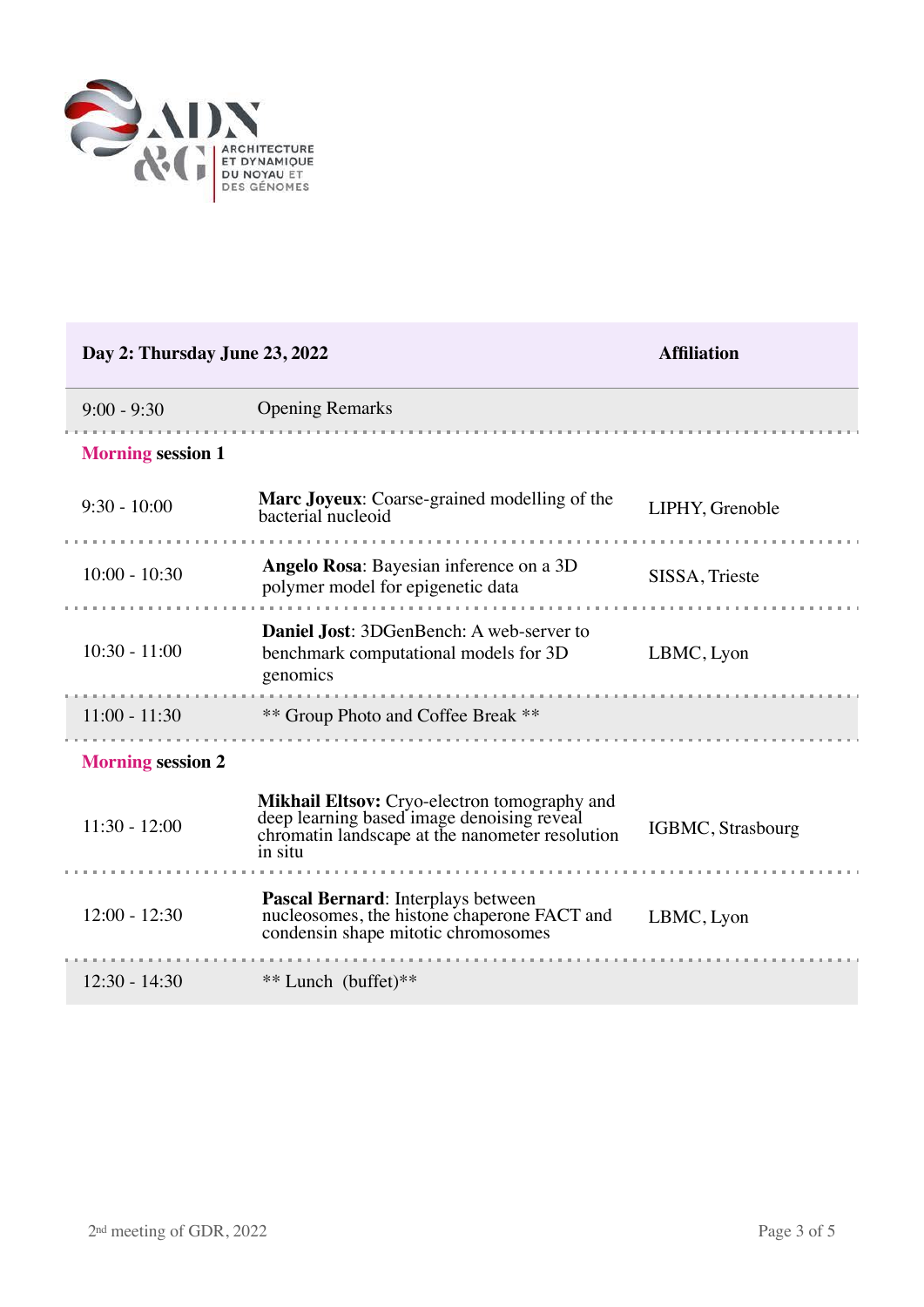

| Day 2: Thursday June 23, 2022 |                                                                                                                                | <b>Affiliation</b>                                       |  |  |
|-------------------------------|--------------------------------------------------------------------------------------------------------------------------------|----------------------------------------------------------|--|--|
| <b>Afternoon session 1</b>    |                                                                                                                                |                                                          |  |  |
| $14:30 - 15:00$               | Simon B Grosse-Holz: Uncovering dynamic<br>genome organization by passive observation and<br>active manipulation               | Institut Curie (Paris) and<br><b>MIT</b>                 |  |  |
| $15:00 - 15:30$               | Kevin Tartour: In vivo chromatin signatures at<br>nucleosome inhibitory energy barriers (NIEBs)<br>predicted by physical model | Laboratoire de Physique de<br>l'ENS, Lyon                |  |  |
| $15:30 - 16:00$               | Yasmina Djeghmoum: Recombination-<br>transcription conflicts: from DNA joint molecule<br>metabolism to repair outcome          | LBMC, Lyon                                               |  |  |
| $16:00 - 16:45$               | ** Coffee Break **<br>.                                                                                                        |                                                          |  |  |
| <b>Afternoon session 2</b>    |                                                                                                                                |                                                          |  |  |
| $16:45 - 17:15$               | José Gil: Characterizing the 3D organization of<br>holocentric chromosomes in Bombyx mori                                      | Institut Curie, Paris                                    |  |  |
| $17:15 - 17:45$               | Annia Carré Simon: Genome stability: Interplay<br>between DSB, chromatin mobility and SMC<br>complexes                         | Institut de Recherche de<br>l'Hôpital Saint-Louis, Paris |  |  |
| $20:00 - 22:00$               | ** Dinner **                                                                                                                   |                                                          |  |  |
|                               | "Brasserie Georges", 30 Cr de Verdun Perrache,<br>69002 Lyon                                                                   |                                                          |  |  |